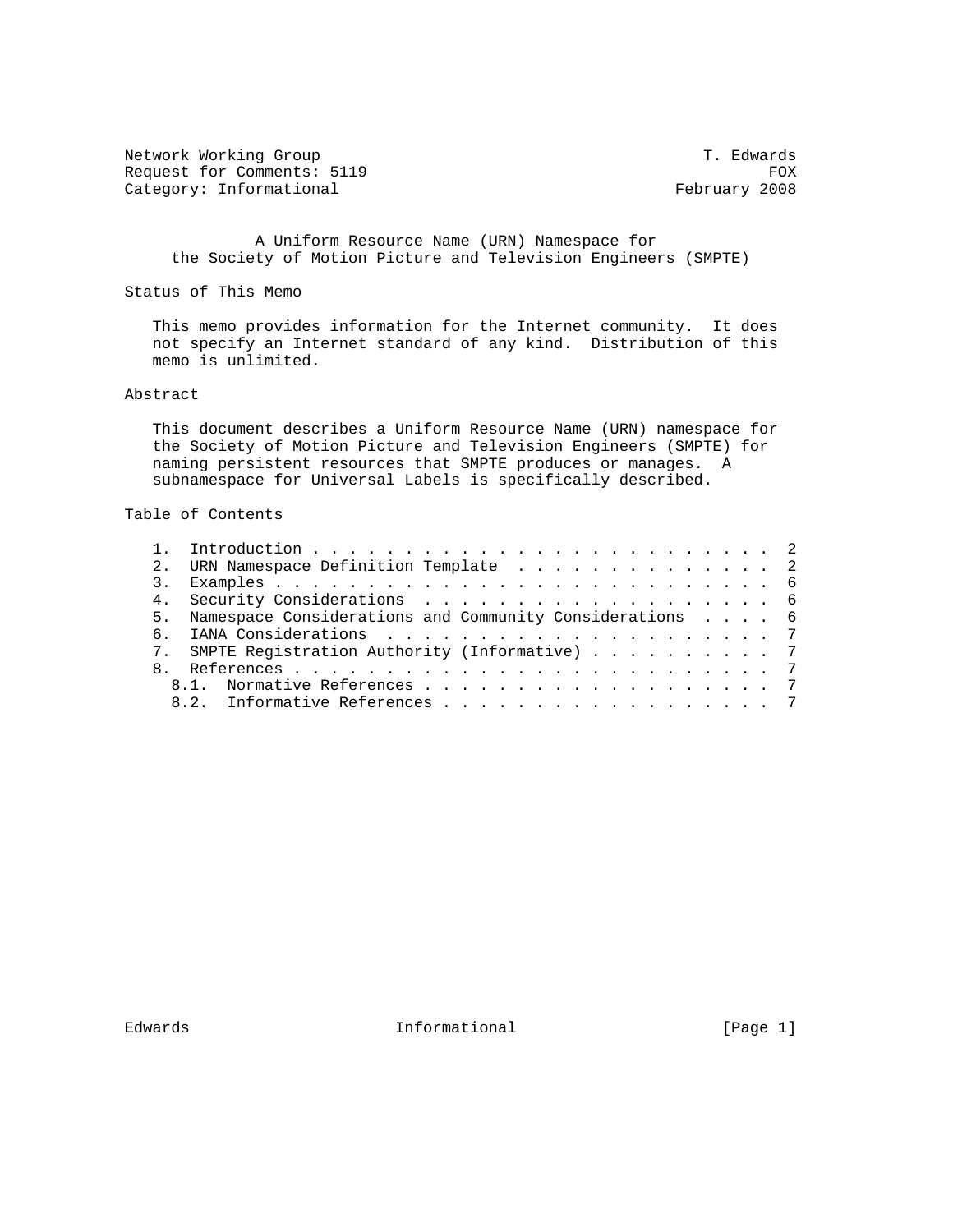## 1. Introduction

 SMPTE (the Society of Motion Picture and Television Engineers) is an internationally-recognized standards-developing organization. Headquartered and incorporated in the United States of America, SMPTE has members in over 80 countries on six continents. SMPTE's Engineering Documents, including Standards, Recommended Practices, and Engineering Guidelines, are prepared by SMPTE's Technology Committees. Participation in these Committees is open to all with a bona fide interest in a committee's work. SMPTE cooperates closely with other standards-developing organizations, including ISO, the IEC, and the ITU. Also, the SMPTE Registration Authority maintains a registry of Universal Labels (ULs) used in identifying the type and encoding of data within data streams associated with audio-visual material.

 SMPTE would like to assign unique, permanent, and location independent names using URNs for resources that SMPTE produces or manages.

This namespace specification is for a formal namespace.

2. URN Namespace Definition Template

The following template is provided in accordance with [RFC3406].

Namespace ID:

smpte

Registration Information:

Version: 2

Date: 2007-07-08

Declared registrant of the namespace:

 Registering Organization: Society of Motion Picture and Television Engineers

 Address: 3 Barker Avenue - 5th Floor White Plains, NY 10601 USA

Designated Contact Person: Director of Engineering

 Phone: +1 (914) 761-1100 Email: standards@smpte.org

Edwards **Informational Informational** [Page 2]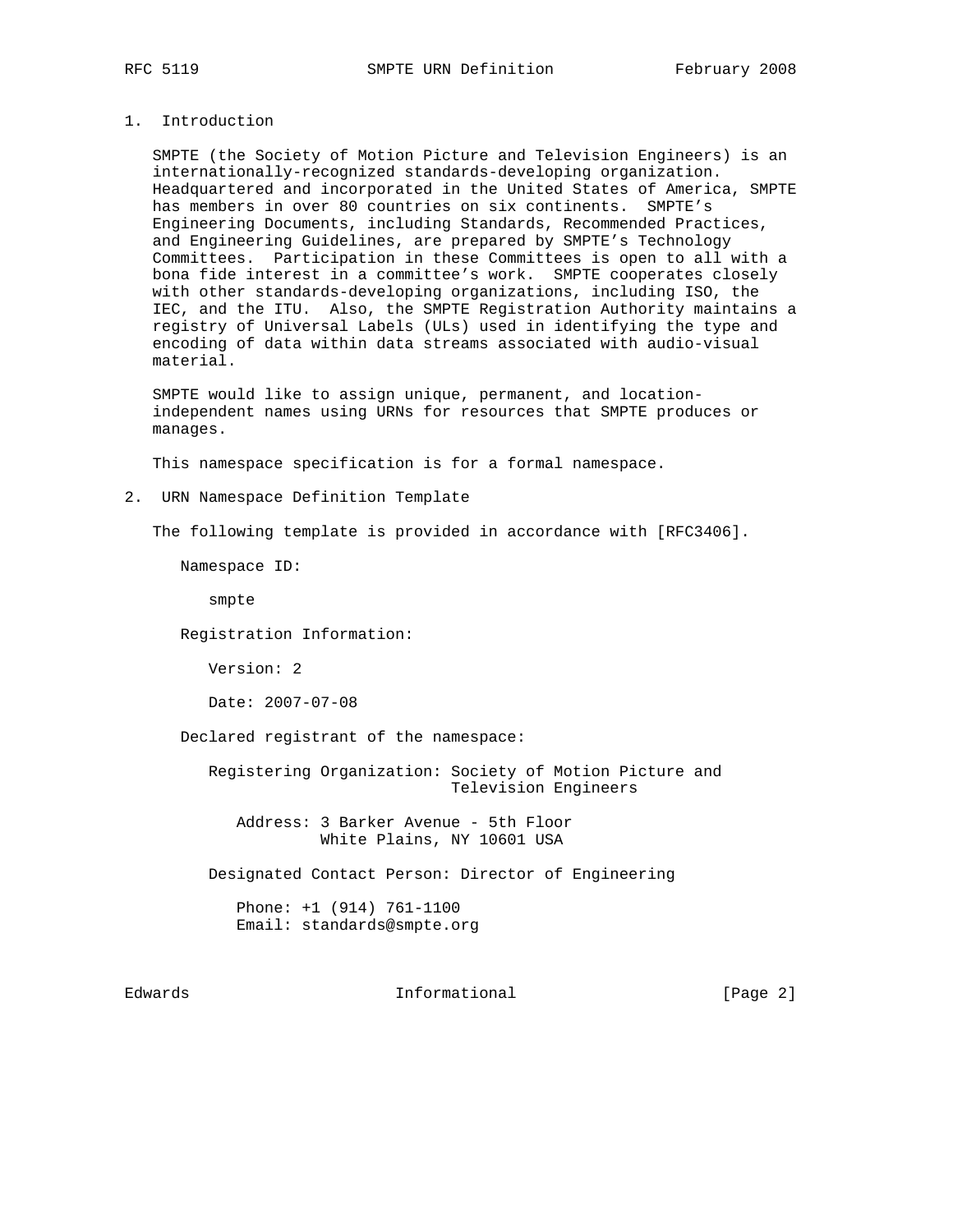Declaration of structure:

 The Namespace Specific String (NSS) of all URNs that use the "smpte" NID shall be conformant to the URN syntax requirements defined in [RFC2141].

 URNs for the "urn:smpte" namespace shall follow the structure defined in [SMPTE2029].

 SMPTE (or it successor) may add additional subnamespaces in the future. Any system that deals with URNs for the "urn:smpte" namespace should be written with the awareness that this could occur at any time.

 For informative purposes, the identifier structure described using ABNF (according to [RFC4234]) is as follows:

 ;start ABNF notation URN = "urn:" NID NSS NID = "smpte:" NSS = UL-NSS / other-NSS UL-NSS = "ul:" UL UL = QUADBYTE \*(DOT QUADBYTE)  $DOT =  $\$x2E$  ; period$  QUADBYTE = 4BYTE BYTE = 2HEXDIG other-NSS =  $1*(DIST / ALPHA / "--"/":")$  ; other-NSS that conforms with [RFC2141] for future expansion ;end ABNF notation

Relevant ancillary documentation:

 The structure for URNs in the "urn:smpte" namespace are defined in [SMPTE2029].

Edwards **Informational Informational** [Page 3]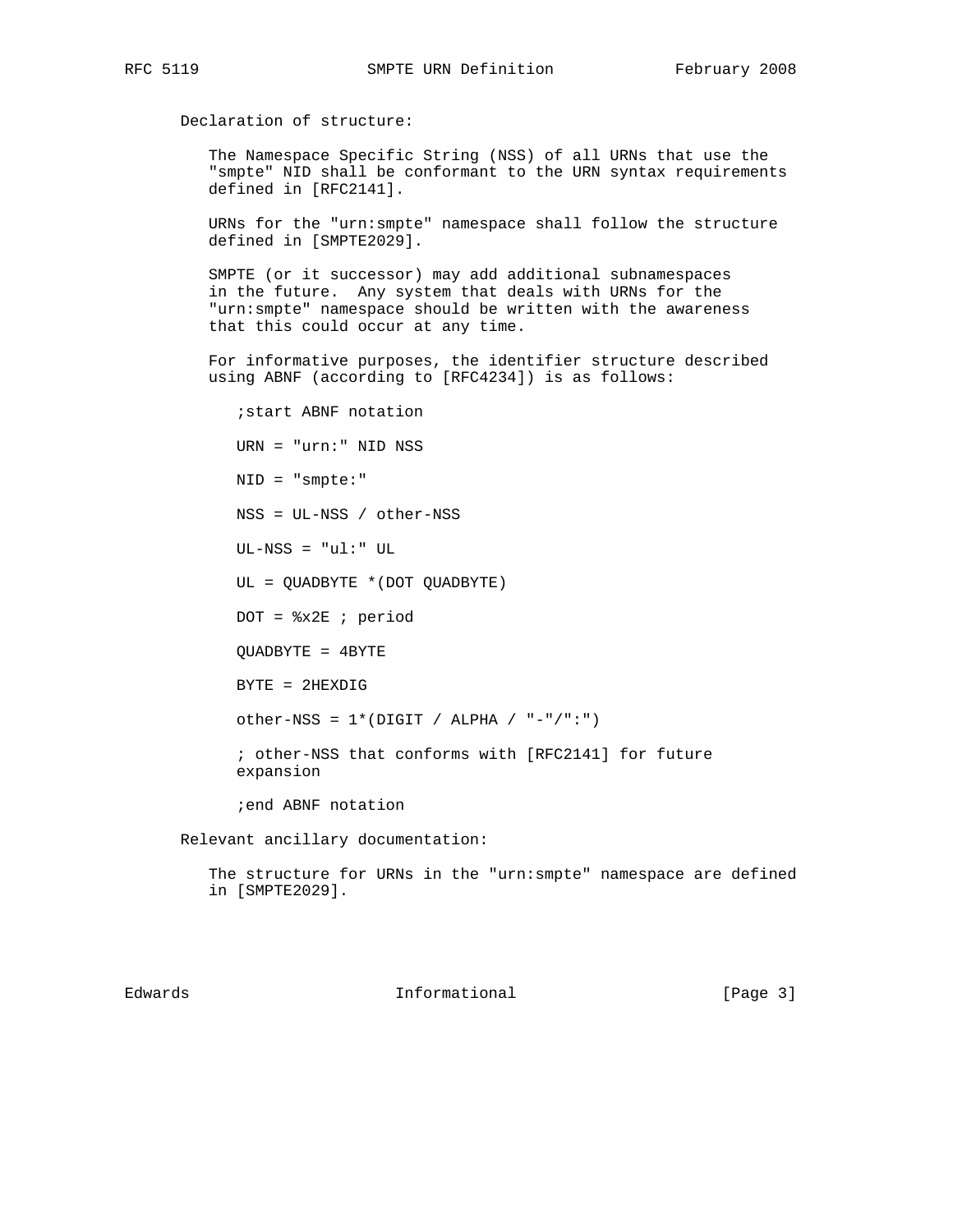The values of ULs in the "urn:smpte:ul" subnamespace shall be constrained as defined in [SMPTE298M]. Details regarding the use of ULs as keys in key-length-value (KLV) coding, including how to determine in which SMPTE registry a SMPTE-administered UL may be found, are described in [SMPTE336M].

Identifier uniqueness considerations:

 [SMPTE2029] states that "All URNs in the SMPTE namespace shall conform to IETF RFC 3406. In particular, URNs in the SMPTE namespace shall not be re-assigned, and URNs shall continue to be valid, even if the owners or registrants of the SMPTE resources identified by the URNs are no longer members or customers of SMPTE. There need not be resolution of such URNs, but they shall not resolve to false or stale information."

 Additionally, the rules for assignment of SMPTE-administered ULs requires that each UL be unique to the UL space and that it cannot be reassigned or reused.

 It should be noted that [SMPTE298M] states that "A universal label shall be an 'object identifier' as specified by ISO/IEC 8824-1," ([ISO8824-1]) although the SMPTE Universal Label representation is a specialized one that carries additional semantics over the OID representation of a URN OID ([RFC3061]).

 SMPTE will work to ensure that all current and future "urn:smpte" subnamespaces contain unique identifiers.

Identifier persistence considerations:

 SMPTE-administered ULs may occasionally be deleted through SMPTE procedures. Regardless, even after a UL has been deleted, it will not be reused. Revisions to ULs will result in the creation of a new UL and the deletion of the old one.

 The persistence of URNs in future "urn:smpte" subnamespaces will be defined by SMPTE Standards.

Process of identifier assignment:

 Assignment of URNs in the SMPTE NID is limited to SMPTE and those authorities that are specifically designated by SMPTE. SMPTE may designate portions of its namespace for assignment by other parties.

Edwards **Informational Informational** [Page 4]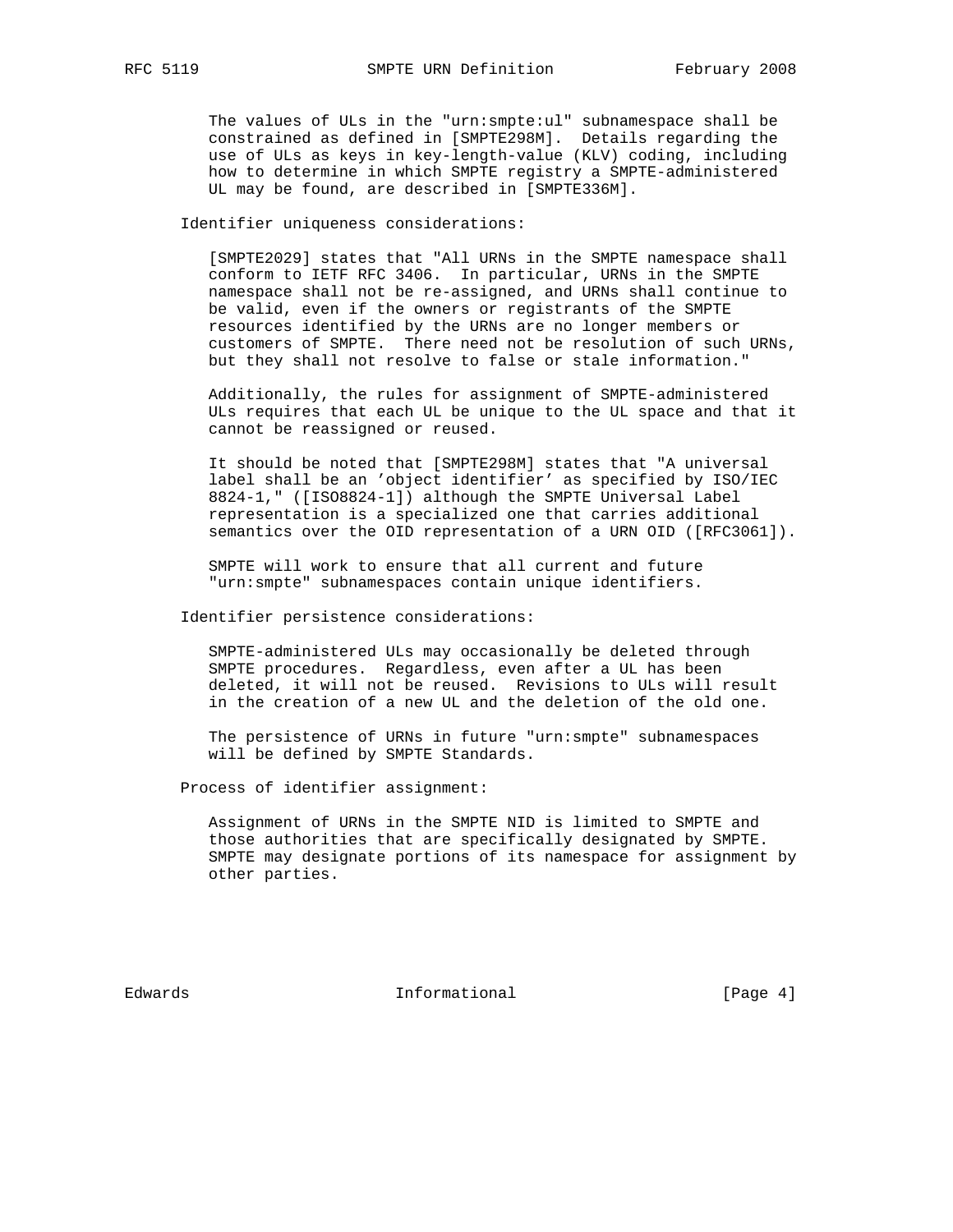Due process is followed by committees in the development of SMPTE documents. Some types of Universal Label registrations and other registrations may require a fee to be paid to SMPTE.

 All classes of SMPTE-administered ULs require for registration the name and address of the applicant. Some classes of labels also require the submission of supporting technical documentation for the label and may require a due process evaluation through the SMPTE Engineering Committee process.

Process for identifier resolution:

 SMPTE-administered ULs are resolved through publications of the SMPTE Registration Authority. Currently, publication of SMPTE-administered ULs are made through a Metadata Dictionary as specified in [RP210] and through the SMPTE Labels Registry as specified in [RP224], both of which are currently available online at http://www.smpte-ra.org/mdd/.

 SMPTE expects to develop and maintain "URN catalogs" that map all future assigned URNs in the "urn:smpte" namespace to Uniform Resource Locators (URLs) to enable Web-based resolution of named resources.

Rules for Lexical Equivalence:

 Lexical equivalence of URNs in the "urn:smpte:ul" subnamespace is defined by case-insensitive string match.

 Lexical equivalence of URNs in additional subnamespaces of "urn:smpte:" will be specified by SMPTE in the defining document; in the absence of such specification, lexical equivalence of URNs in the "urn:smpte:" namespace outside of the "urn:smpte:ul" subnamespace is defined by exact string match, according to [RFC2141].

Conformance with URN Syntax:

No special considerations beyond the syntax herein described.

Validation mechanism:

None.

Scope:

Global.

Edwards **Informational Informational Informational** [Page 5]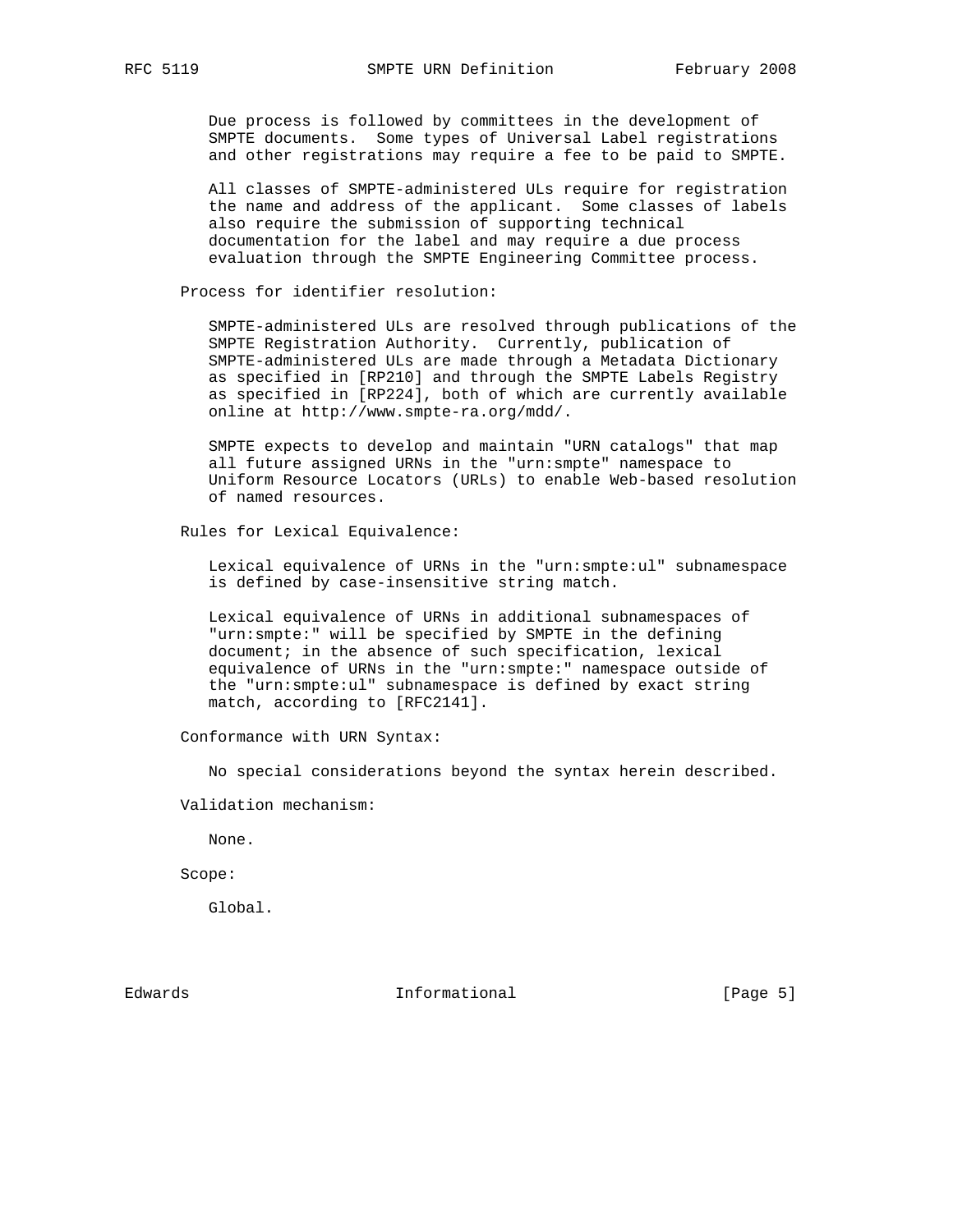3. Examples

 Currently, only a "urn:smpte:ul" subnamespace is defined. This is the subnamespace for SMPTE Universal Labels [SMPTE298M]. SMPTE may add additional subnamespaces in the future.

 The following examples are not guaranteed to be real and are provided for illustrative purposes only.

urn:smpte:ul:060E2B34.04010103.04010202.01011100

urn:smpte:newnss:future-urn-2105

4. Security Considerations

 The SMPTE URN Namespace ID shares the security considerations outlined in [RFC3406], but has no other known security considerations.

5. Namespace Considerations and Community Considerations

 SMPTE is an internationally-recognized standards-developing organization. As part of this effort, SMPTE also registers items such as Universal Labels through the SMPTE Registration Authority. The SMPTE namespace provides a uniform, unique, and effective way to communicate resource names for these items, which can be used by the motion imaging industry community. This namespace is also intended to be a useful mechanism to provide both human and automated access to these resources through online systems.

 The individual URNs in the namespace shall be assigned through the process of development of documents by SMPTE, through definition by SMPTE standards, or through the registration of Universal Labels or other items by the SMPTE Registration Authority.

 RFC 3406 states that a URN registration RFC must include a 'Namespace Considerations' section, which outlines the perceived need for a new namespace. There are four areas where existing URN namespaces fall short of the requirements for a SMPTE URN namespace.

 URN assignment procedures: URNs for resources defined by SMPTE standards must be assigned exclusively by SMPTE or its delegates to ensure the integrity of the standards process. No other existing URN namespace has URNs assigned and managed by SMPTE.

 URN resolution: URNs assigned by SMPTE standards must be resolved by SMPTE mechanisms such as the SMPTE Registration Authority to

Edwards 1nformational [Page 6]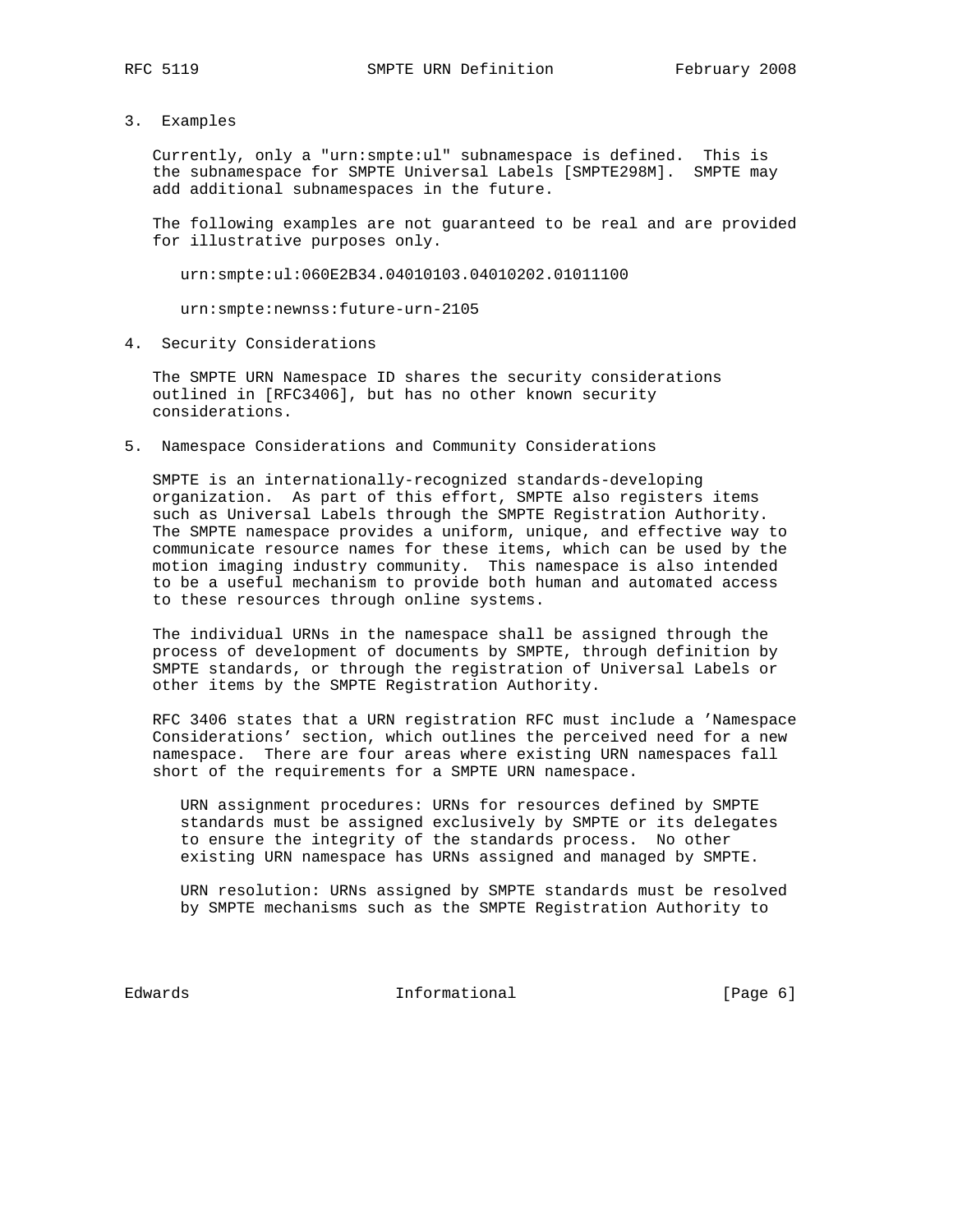ensure the integrity of the standards process. This resolution may require the reference of databases only maintained by SMPTE.

 Types of resources to be identified: Many resources defined by SMPTE standards (such as Universal Labels) have no adequate existing URN representation.

 Types of services to be supported: SMPTE expects to establish Web services for the automated resolution of resources defined by SMPTE standards utilizing the SMPTE URN namespace.

6. IANA Considerations

 This document defines a URN NID registration that has been entered into the IANA registry of URN NIDs. IANA has registered the NID "smpte".

7. SMPTE Registration Authority (Informative)

 The URL of the SMPTE Registration Authority is http://www.smpte-ra.org.

- 8. References
- 8.1. Normative References
	- [RFC2141] Moats, R., "URN Syntax", RFC 2141, May 1997.
	- [RFC3406] Daigle, L., van Gulik, D., Iannella, R., and P. Faltstrom, "Uniform Resource Names (URN) Namespace Definition Mechanisms", BCP 66, RFC 3406, October 2002.
	- [SMPTE2029] Society of Motion Picture and Television Engineers, "Uniform Resource Names for SMPTE Resources", SMPTE 2029-2007, <http://www.smpte.org>.
- 8.2. Informative References
	- [ISO8824-1] International Organization for Standardization, "Information Processing - Open System Interconnection - Specification of Abstract Syntax Notation One (ASN.1)", ISO Standard 8824-1:1995, 1995.
	- [RFC3061] Mealling, M., "A URN Namespace of Object Identifiers", RFC 3061, February 2001.
	- [RFC4234] Crocker, D., Ed., and P. Overell, "Augmented BNF for Syntax Specifications: ABNF", RFC 4234, October 2005.

Edwards **Informational Informational** [Page 7]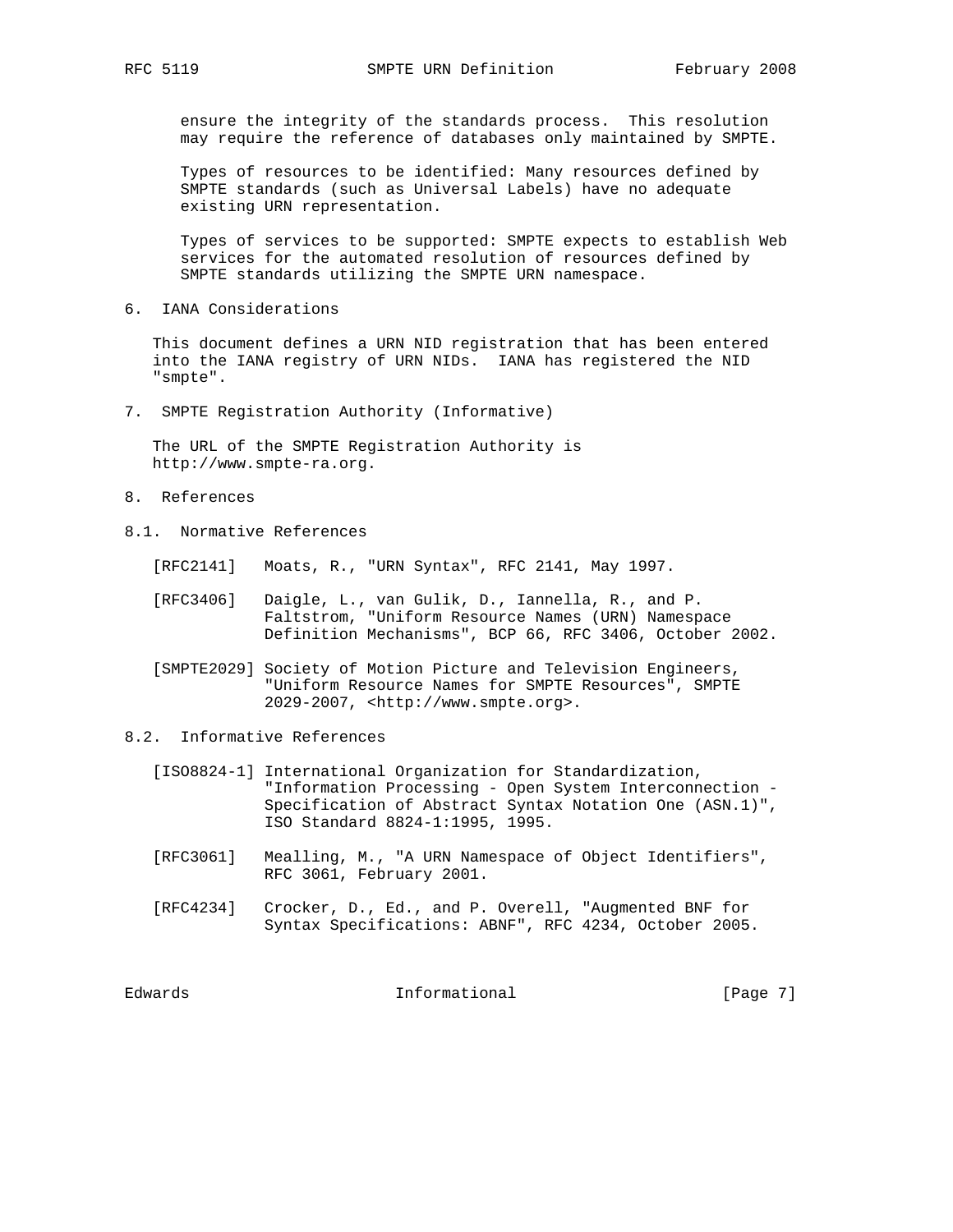- [RP210] Society of Motion Picture and Television Engineers, "Metadata Dictionary Registry of Metadata Element Descriptions", SMPTE RP210, <http://www.smpte.org>.
- [RP224] Society of Motion Picture and Television Engineers, "Registry of SMPTE Universal Labels", SMPTE RP224, <http://www.smpte.org>.
- [SMPTE298M] Society of Motion Picture and Television Engineers, "Universal Labels for Unique Identification of Digital Data", ANSI / SMPTE 298M-1997, <http://www.smpte.org>.
- [SMPTE336M] Society of Motion Picture and Television Engineers, "Data Encoding Protocol using Key-Length-Value", SMPTE 336M- 2001, <http://www.smpte.org>.

Author's Address

 Thomas G. Edwards FOX 10201 West Pico Boulevard Los Angeles, CA 90035 US

 Phone: +1 310 369 7093 Email: thomas.edwards@fox.com URI: http://www.fox.com

Edwards 1nformational [Page 8]